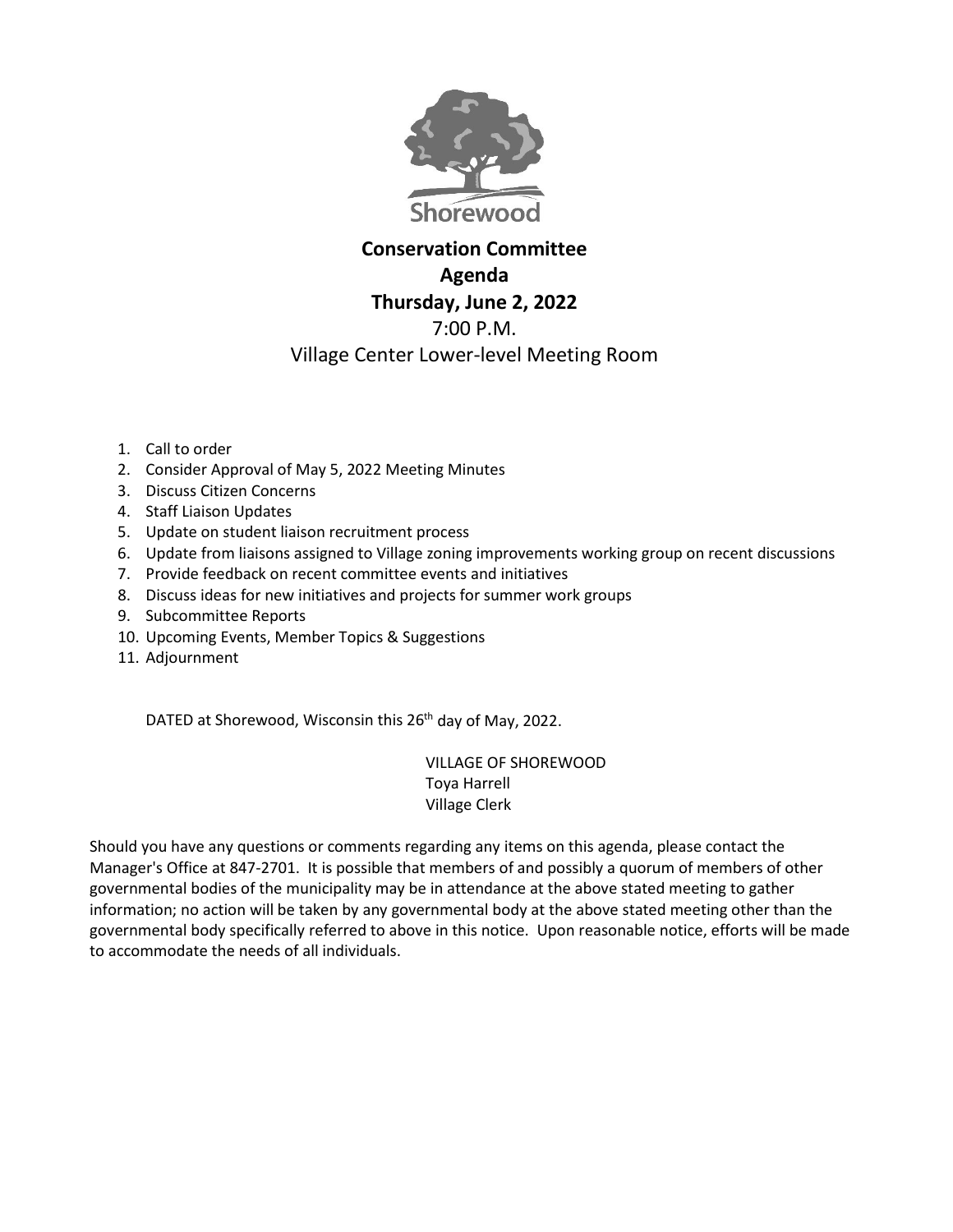

# **Conservation Committee Minutes May 5, 2022 7:00 P.M.**

## **1. Call to order**

The meeting was called to order at 7:00 p.m.

Members present: Joshua Liberatore, Henry Tomasiewicz, Linda Frank, Meenal Atre, Charles Hagner, Maggie Pipek, Erin Povak; (after calling to order, approx. 7:05) Caroline Kuebler and Natalia Stein joined

Others present: Assistant Village Manager Chris Anderson.

Not present: Elisabeth Witt, Bella Peaslee, Matt McGovern, Donna Pollock

#### **2. Consider Approval of April 7, 2022 Meeting Minutes**

Josh asked if there was a motion to approve the minutes, Motion made by Ms. Povak, seconded by Mr. Tomasiewicz and passed 7-0.

#### **3. Discuss Citizen Concerns**

Ms. Atre brought up a concern with a neighbor bagging recyclable items. The single stream recycling is the method used for WM. There is a one pager that exists to help educate new residents. Mr. Liberatore mentioned speaking to DPW Director Butschlick and providing something for the VMM. If this is not a widespread problem, the message to the VMM could suffice.

Issue from Trustee Stokebrand looking at gas powered leaf blowers. Could be coming this June to the committee for consideration. Possible to prohibit them through ordinance (other municipalities have done this). The noise pollution and the high emissions of the two-stroke engine the key issues. A building at Capitol and Oakland hires a landscaping company that uses these types of blowers and are also not considerate of those walking on the sidewalk.

#### **4. Staff Liaison Updates**

No report.

#### **5. Pollinator Palooza Planning Update**

Mr. Tomasiewicz has contacted the 10 organizations that will be attending. Existing literature from Mequon's Arbor Day event yielded a lot of handouts for use at our event. There will be eight picnic tables at the event (3 groups plus the Conservation Committee to have a table at Pollinator Palooza). Plants for exhibition are growing, bird houses are ready, and the pollinator habitats will be ready to go. Friends of Estabrook Park will be staffing the Pollinator Garden. The volunteers will arrive at 10:45 AM (Henry and Josh will be there sooner around 9:00-9:30 AM). The yard survey and handouts also will be shared, and compost crusader information will be available. Staffing of the areas will be: Bee Habitats/Bird Ms. Povak from 10:45 AM-12:30 PM; Ms. Pipek 12:30 PM-2:15 PM. Wildflowers and native perennials: Ms. Frank 10:45 AM-12:30 PM; Ms. Pollock 12:30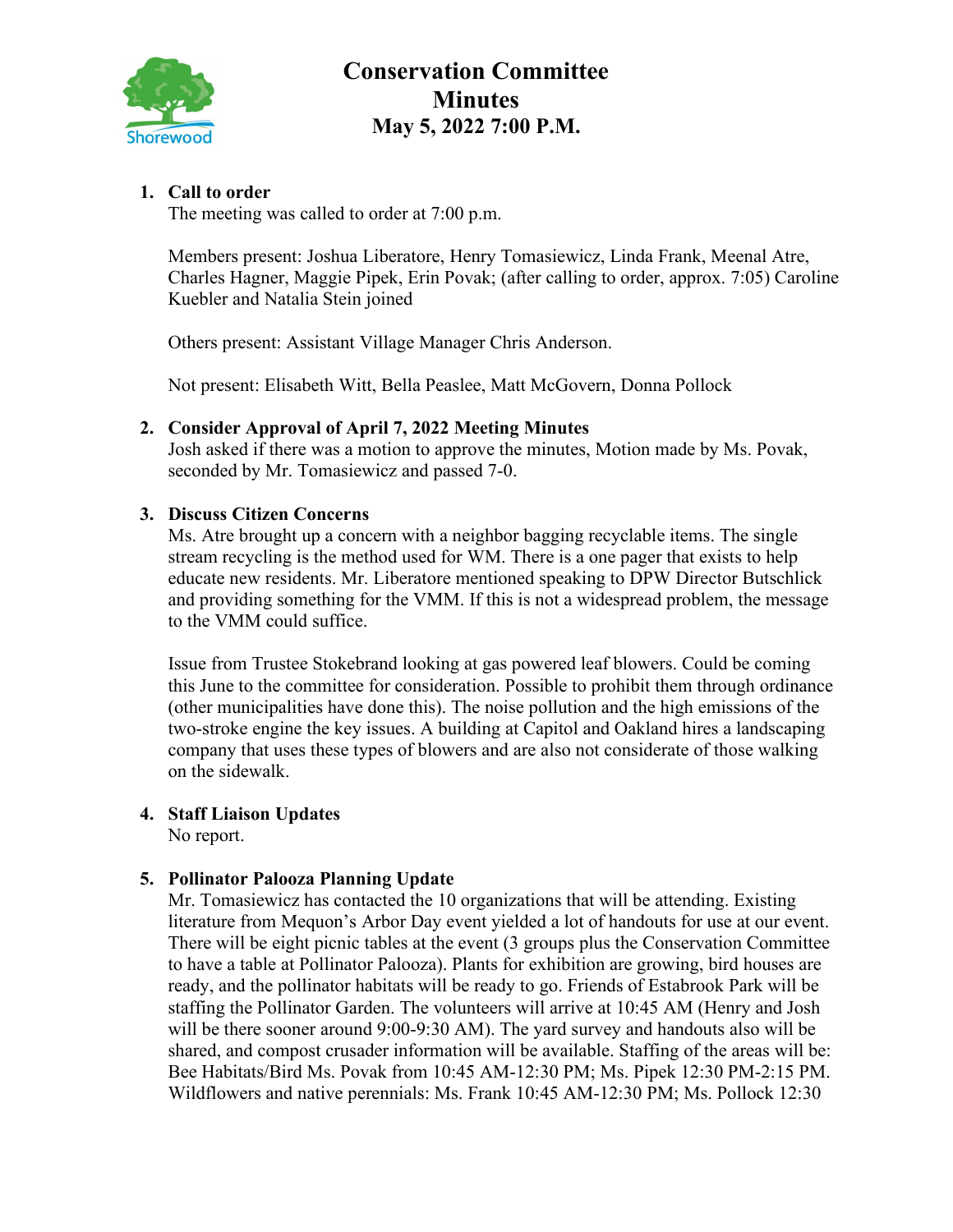PM-2:15 PM. The rest of the committee will help to promote on social media and talking to folks about it. Ms. Pipek, Ms. Kuebler, and Ms. Witt will share information with the schools. Folks that sign up for the yard survey (how they use their yard, how much time they spend in it, if they have landscapers come, if they use pesticides, etc). will be entered for a raffle prize. The committee asked if there was a stock of raffle tickets at Village Hall? Asst. Village Manager Anderson took this action for follow up. Hometown Habitats website also in the VMM, a flyer exists and can be at the pollinator palooza event. Next week's VMM will include the bird walk and pollinator palooza. The logo/image will be helpful for social media posting.

#### **6. Pesticide Awareness Initiative**

Ms. Povak discussed the walking surveys for lawn care and pesticide use. Map made in ArcGIS, volunteers to use the map so observations can be distributed. Volunteers will be walking the blocks, note where there are yard treatment signs to count and record them. As it gets closer to the event, there will be additional instructions. Parcels will be counted leaving off schools. There are datasheets of which information to collect. At the end of the summer, the group will reconvene to share what was found and see if it is desired to continue through October since that is when yard service tends to slow down. Josh is seeing Green Team Organic signage- how are we differentiating from this? If it is easy enough, also collect the name of the service and record on the datasheet. Note any flagging that is seen because it indicates a service was performed- this will tell how widespread the use of pesticides or treatments is on yards. To dig in to more and share about organic yard care- Kim Forbeck is a great resource and can provide additional detail for the committee/community. Ms. Povak will send another push of the information for a final call for volunteers. The committee agreed the sooner the better to start collecting the data. Ms. Frank mentioned the importance of open meetings law and not sending comms to the full group- it needs to go through Village Hall. The committee discussed the importance of having a script in the event people ask what they are doing. It is only for research for the Conservation Committee. The walking survey will be staring in late May.

#### **7. Shorewood Waters Pledge feedback**

Kae DonLevy has put a pledge together as part of water health, safety, environmental concerns. There are 15 items on the list which will launch at the Pollinator Palooza event and will be shared at future community events. Of the 15, 10 items focus on pollution and 5 focus on storm water runoff issues. To take the pledge, individuals will select 5 items and commit. Summer of Water action- will be presented to the VB at the next meetingthis is good overlap to the Shorewood Waters pledge and the Pollinator Palooza event. Concern about water and the safety of the lake is a good sell for this and other messaging (pesticide awareness). Ms. Kuebler mentioned that 15 may be a lot to choose fromshould this be pared down? The criteria for Bird City Wisconsin has 70+ items. While it is simple and a lot of cities are already doing them, it is overwhelming. Should there be a tiered commitment level for newbies, intermediate, etc.

#### **8. Subcommittee Reports**

No reports.